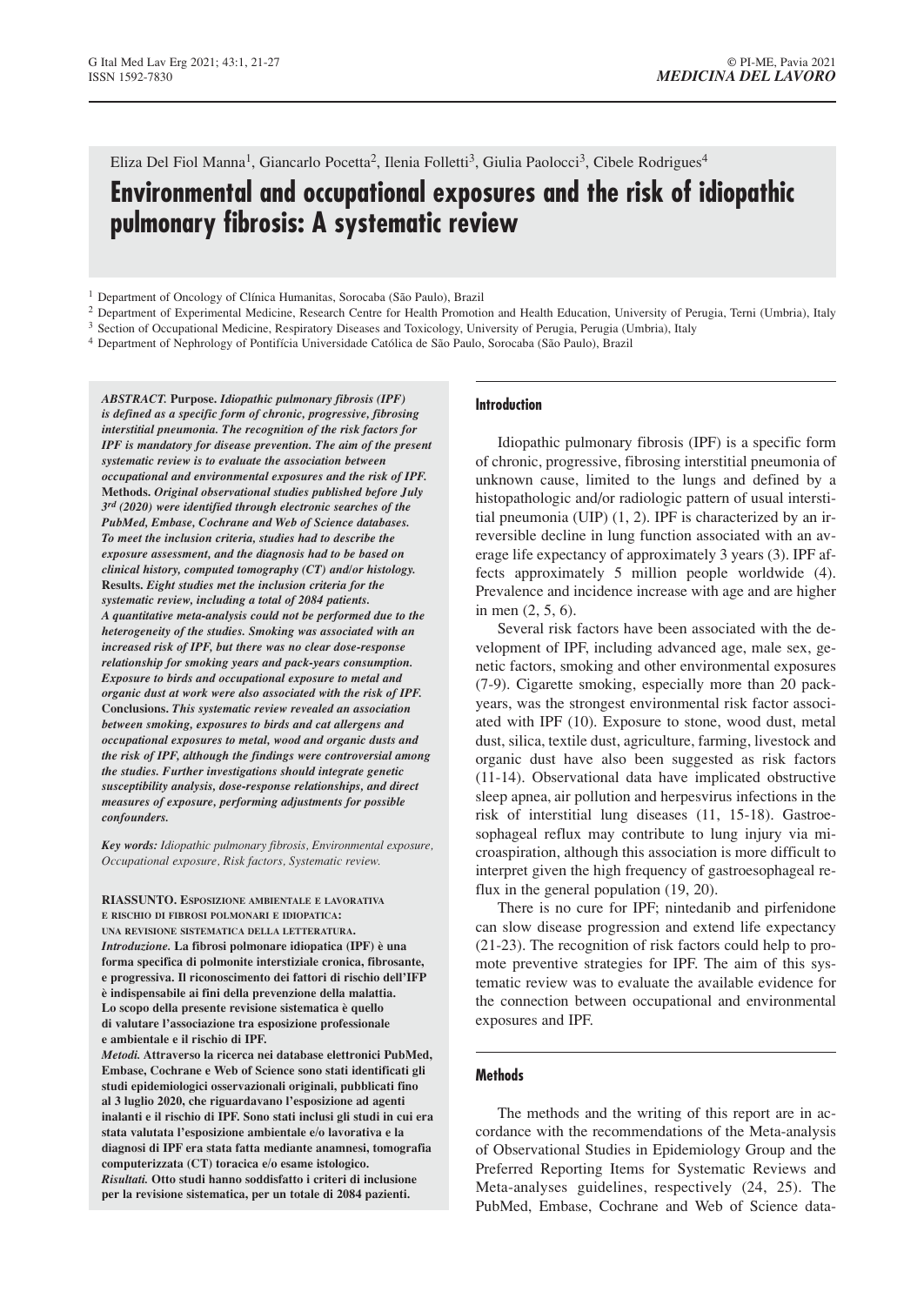**Non è stato possibile eseguire una meta-analisi quantitativa a causa dell'eterogeneità degli studi. Il fumo di sigaretta è risultato associato ad un aumentato rischio di IPF, anche se non è emersa una relazione dose-risposta per quanto riguarda gli anni di esposizione al fumo e il numero di pacchetti di sigarette consumati per anno. Altri fattori di rischio sono risultati l'esposizione a volatili e l'esposizione a metalli e polveri organiche in ambito lavorativo.** *Conclusioni.* **Questa revisione sistematica ha evidenziato una possibile associazione tra IPF ed i seguenti fattori di rischio: fumo di sigaretta, esposizione a volatili e allergeni del gatto ed esposizione professionale a metalli, polveri organiche e di legno. Sono necessari ulteriori studi che comprendano il monitoraggio ambientale per misurare l'esposizione e per valutare il rapporto dose-risposta e l'interazione con possibili fattori confondenti. Infine sono necessari studi che approfondiscano la suscettibilità genetica e la sua interazione con fattori ambientali.**

Parole chiave: Fibrosi polmonare idiopatica, esposizione ambientale, esposizione lavorativa, fatori di rischio, revisione sistematica.

bases were used to search for published and original articles until 3rd July 2020. No language or geographical restrictions were imposed. The PubMed search strategy was based on an article that identified efficient PubMed search filters for the study of environmental determinants of diseases that could be potentially related to outdoor air pollution (26). These filters were combined with other proposed strings regarding occupational determinants (27). The more "sensitive" string was chosen based on the use of broader fields and additional coverage provided by other terms under study. Search strategies are described in the supplemental material (Table S1). Additional articles were also searched from the reference lists of relevant articles obtained. Duplicates were removed within EndNote.

The prespecification protocol included studies with case-control and cohort designs, with exposed and unexposed groups, that assessed the adult population, without gender, geographic and ethical restrictions, and with at least 50 subjects in each group. They had to analyze the association between occupational or environmental exposure and IPF and include descriptions of exposure assessment and a diagnosis based on clinical history, CT scan (UIP pattern) and/or histology. Studies had to exclude autoimmune diseases. The reported results had to allow the computation of a measure of association, such as relative risk (RR) or odds ratio (OR) and either report an effect estimate and 95% confidence interval (CI). Meta-analyses, review articles, letters to the editor, editorials, case series, case reports, cross-sectional studies, conference proceedings, conference abstracts, unpublished articles, articles that did not focus on the association of interest and those that included only silica or asbestos exposure were excluded. The Office of Health Assessment and Translation (OHAT) risk-of-bias tool was used to assess the credibility of the link between exposure and outcome (28, 29).

#### **Results**

The search strategies retrieved 971 references, 327 from PubMed, 498 from Embase, 15 from Cochrane and 216 from Web of Science (Figure 1). Of the 1056 studies obtained, 164 were removed within EndNote (duplications). One additional paper was identified from the refer-



**Figure 1.** *PRISMA flow diagram*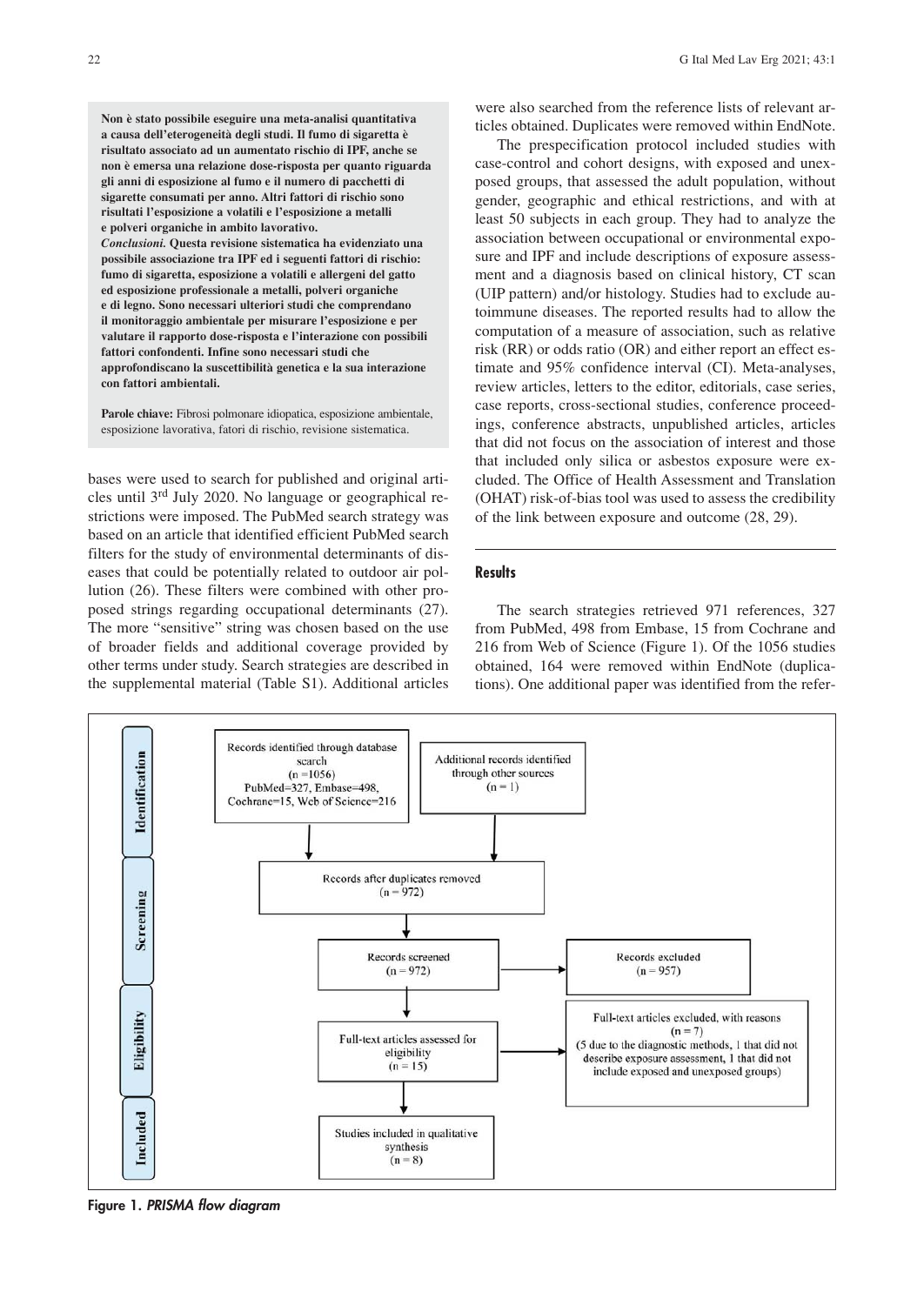ence list of a relevant article. A total of 957 abstracts were not relevant to this review (basic science, genetics, research in animals, asbestosis). Other articles were excluded due to the study design (reviews, case series, conference abstracts, case reports). The 15 remaining articles were fully reviewed, after which 8 studies were deemed to meet the inclusion and exclusion criteria, including a total of 2084 patients. Eight studies were excluded: 5 due to the diagnostic method, one that did not describe exposure assessment (autopsy study, and another that did not include exposed and unexposed groups (30-36). Two selected studies evaluated different exposures in the same group of subjects (11, 37). All included studies used a case-control design. Due to heterogeneity and variation in study methodology, a formal meta-analysis for deriving summary statistics was not possible.

#### **Study Characteristics and Results of Individual Studies**

The characteristics of the studies included in the systematic review and the main results that found a positive association between environmental and occupational exposures and the risk of IPF are summarized qualitatively in Table I. Cases were selected from hospital databases, collaborating institutions or national registers. Comparability of the results among the studies was difficult due to the assessment of different exposures; thus, the results are described individually. Smoking and exposure to domestic animals were considered environmental exposures.

Paolocci and cols. evaluated the relationship between UIP patterns and occupational exposure in the Umbria region. The diagnosis was based on the UIP pattern observed on the CT scan. Exposure was defined by an occupation or an exposure lasting for at least five years and, for cases of IPF, starting five years or more before the diagnosis of the disease. As shown in Table I, subjects with any occupational exposures to agents known to cause UIP had an increased risk for UIP. Higher risk was observed in the metallurgical and steel industries, followed by exposure to metal dust or metal fumes. No association was found between wood industry or construction workers and subjects exposed to mineral dust, vapors, gas, and fumes (38).

A Korean study included cases diagnosed using chest CT, transbronchial lung biopsy and video-assisted thoracoscopic lung biopsy. Hospital-based controls were enrolled to match each patient, including patients with *Mycobacterium tuberculosis* infection, community-acquired bacterial or viral infection, pneumothorax, and pleurisy. Subjects exposed to potentially hazardous materials for > 1 year were considered exposed. Exposure to metal dust and to any occupational hazardous materials for more than one year were significantly associated with the risk of IPF. After adjustment for smoking history, environmental and military exposures, no association was observed between the risk of IPF and exposure to wood dust, silica, and asbestos fibers (39).

Kim and cols. assessed risk factors for chronic fibrosing idiopathic interstitial pneumonia (FIIP), including IPF and idiopathic nonspecific interstitial pneumonia (INSIP). The diagnosis was performed with surgical lung biopsy or an high-resolution computed tomography. An exposure  $\geq 10$  hours per week was defined as an occupational exposure. In the subgroup analysis between the IPF and INSIP groups, agriculture was associated with an increased risk for IPF. No association was found with metal exposure, machinery-related trades, building construction, demolition, agriculture, carpentry or woodworking, textile making/repair or leather processing. After logistic regression adjustment for age and smoking, an increased risk of IPF was observed with exposure to stone/sand/silica and insecticide/pesticides, but no association was found with exposure to wood dust, organic dust, welding fumes or metal dust (40).

A Swedish study assessed the interaction between smoking, gender, occupational exposure, and the risk of severe pulmonary fibrosis (PF) in patients who had started long-term oxygen therapy. Exposure was defined as any exposure 10 or more years before the date of the PF diagnosis. Men with current or past smoking and occupational exposure had greater risk of IPF than nonexposed women. Heavy smoking  $( \geq 20 \text{ pack-years})$  was associated with an increased risk for severe IPF, but no evidence of the effects of inorganic dust or metal dust and exposure to birds in this study on IPF risk was noted (41).

An Egyptian multicenter hospital-based study included IPF patients diagnosed through clinical history, clinical examination, and chest HRCT. Occupational agents were defined as present if the subject reported > 10 hours of exposure per week. For male workers, exposures to wood dust and wood preservatives increased the risk of IPF, as well as occupational exposures in chemical and petrochemical industries, carpentry and wood working. Environmental exposure to birds and cats increased the risk of IPF development in both genders. Among female workers, an increased risk of IPF was observed for farming, animal rearing occupational exposures to animal feeds, products and exposure to insecticides and pesticides. There was no association between the risk of IPF and occupational exposure to metal dust, metal fumes, solvents, stone, clay, glass, concrete and textile dust or environmental exposure to mold and dogs (42).

A Japanese study included IPF patients diagnosed within 2 years and hospitalized controls with acute bacterial pneumonia or outpatients with common colds. The diagnosis of IPF was based on clinical history, clinical examination, and HRCT of the chest. Exposure was assessed through self-administered questionnaires; occupational agents were defined as present if the subject reported  $\geq 10$ hours of exposure per week. Exposure to any dust was associated with an increased risk for IPF, with a higher risk linked to metal exposure. No association was observed with exposure to pesticides, solvents, stone, sand, chalk, coal, asbestos or wood, nor for workers in construction, farming, fishing, or forestry. Smokers with a consumption from 20 to 39.9 pack-years had a higher risk, but there was no dose-response association with cumulative consumption of cigarettes. No association was found with exposure to mold and indoor domestic pets (birds, cats, dogs, and hamsters) (43).

Baumgartner and cols. conducted a multicenter study in the US to evaluate the risk of IPF associated with cigarette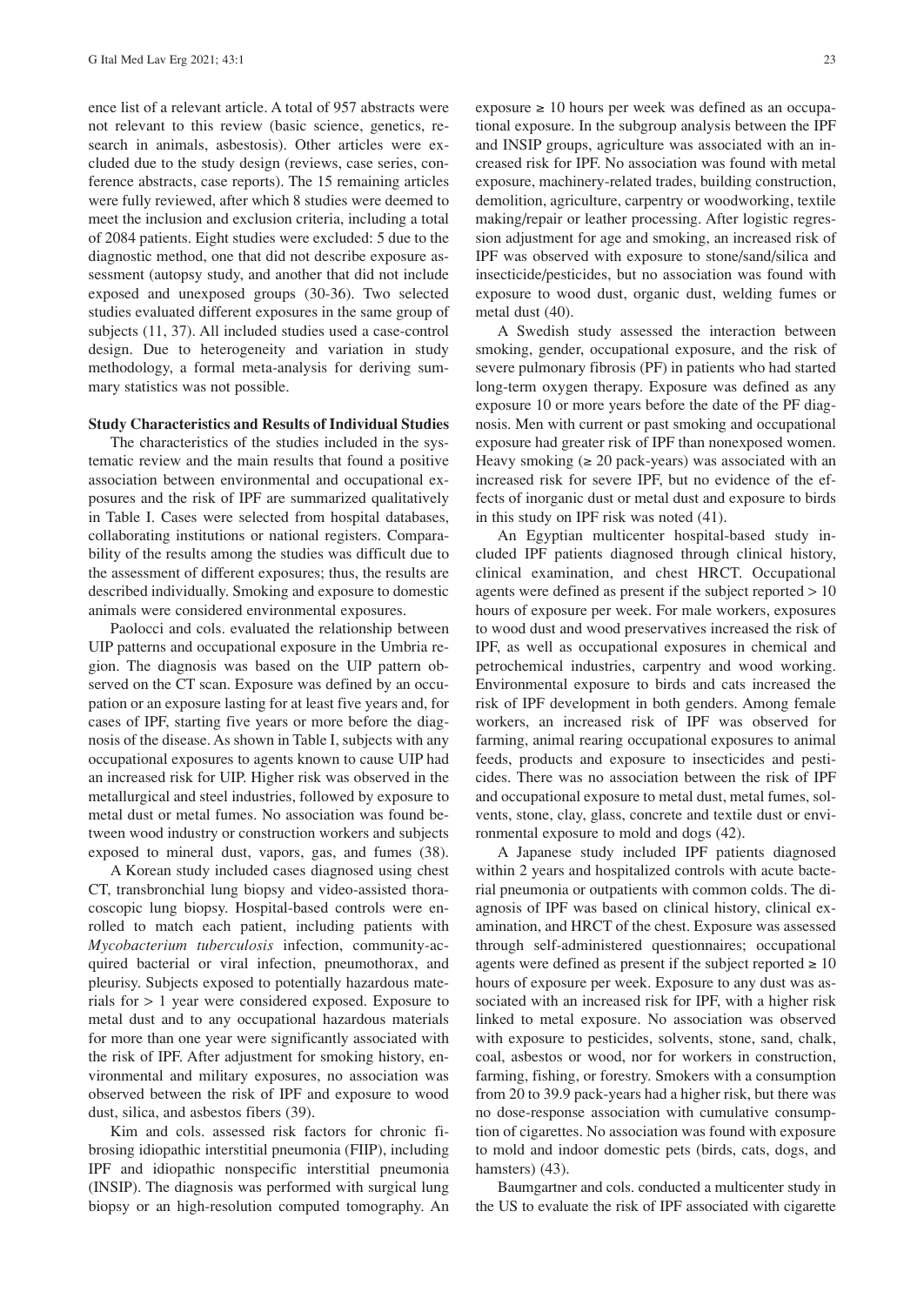#### **Reference/Location Patients/Controls Occupational or Environmental OR (95% CI) Population studied Exposure** Paolocci, 2018 (38) 60 patients/277 controls. Patients with unusual Any job at risk of UIP 4.14 (2.27-7.53) 61 risk of UIP Italy interstitial pneumonia (UIP) identified through medical records at the Section of Occupational Metallurgical and steel industries 4.80 (1.50-15.33) Medicine, Respiratory diseases, and Toxicology of the University Hospital of Perugia. Controls Metal dust or metal fumes 3.8 (1.2-12.2) were selected from a random sample among inhabitants of the same catchment area. Farmers, vets and gardeners 2.73 (1.47-5.10) Organic dust 2.4 (1.3-4.3) Environmental tobacco smoke at work 2.2 (1.2-4.0) Koo, 2017 (39) The Research of Table 1.34-11.97) 78 patients/78 controls. Patients newly Metal dust Korea (1.34-11.97) 78 patients newly Korea (1.34-11.97) diagnosed with IPF from in- and outpatient clinics of the department of respiratory medicine Any exposure to occupational hazardous 3.67 (1.02-13.14) of four teaching hospitals in Seoul and Gyeonggi. | materials for > 1 year ot tour teaching hospitals in Seoul and Gyeonggi. | materials tor > 1 year Hospital-based controls were enrolled to match each patient from the same hospitals over the  $\qquad \qquad |$  Type 2 diabetes  $\qquad \qquad |$  4.3 (1.9-9.8) same period of time. Hardwood dust 2.5 (1.06-5.89) Kim, 2017 (40) 70 patients/70 controls. Patients with IPF Agriculture 4.5 (1.25-16.23) Korea and nonspecific interstitial pneumonia at a university hospital in South Korea. Controls Insecticides/pesticides 4.45 (1.21-16.37) were drawn from healthy subjects who were examined for an annual check-up at the health Stone/sand/silica 8.84 (1.07-73.49) examination center. Ekström, 2014 (41) 137 patients/719 controls. Patients who had Smoking 10-19 pack-years 2.10 (1.20 -3.68)<br>Sweden 1990 started a long-term oxyaen therapy for Sweden started a long-term oxygen therapy for pulmonary fibrosis (including IPF) in the Smoking >20 pack-years 2.25 (1.26-4.02) Swedevox register. Controls were selected as a random sample from the general Men with current or past smoking and occupational 2.96 (1.34-6.52) population. exposure, compared to nonexposed women Awadalla, 2012 (42) 201 patients/205 controls. All IPF cases Chemical/petrochemical (males) 6.47 (1.66-25.12 Egypt admitted to the collaborating hospitals located in Cairo, Tanta, and Mansoura. Carpentry or woodworking (males) 2.56 (1.02-7.01) One control subject was selected to match each patient in age (±3 years), sex, Wood dust, wood preservatives (males) 2.71 (1.01-7.37) residence and smoking habits from patients admitted to the same wards, during the same Farming (temales) states and the same for 1.17-10.12) period and treated from respiratory diseases other than interstitial pulmonary fibrosis. (Raising birds (females) 1.82 (1.03-3.85) Animal feeds, products, and dust (females) | 1.78 (1.01-3.13) Insecticides/pesticides (females) 8.68 (1.04-72.17) Birds (males) 3.49 (1.49-8.19) Birds (females) 3.86 (1.95-7.62) Cats (females) 8.24 (1.8-37.70) Miyake, 2005 (43) 102 patients/59 controls. Patients aged 40 years Any dust 5.61 (2.12-17.89)<br>Japan Japan St. St. 1 (2.12-17.89) Japan or over who were within 2 years of having diagnosed with IPF among 21 collaborating | Metal | 9.55 (1.68-181.12) hospitals and their 29 affiliated hospitals. Controls were selected from individuals Pack-years of smoking (20.0-39.9 pack-years) 3.23 (1.01-10.84) (>40 years) who received treatment at the respiratory ward of the same hospitals. Baumgartner, 2000 (11) 248 patients/491 controls. Patients diagnosed at Cigarette smoking 1.6 (1.1-2.4)<br>USA 16 collaborating institutions located in 15 states. USA 16 collaborating institutions located in 15 states. Controls were recruited for each case by random Hairdressing 4.4 (1.2-16.3) digit dialing, with matching on age, sex, and geographic region. Raising birds 4.7 (1.6-14.1) Stone cutting/polishing 3.9 (1.2-12.7) Vegetable/animal dust  $4.7$  (2.1-10.4) Livestock ( $\geq 5$  ys) 3.3 (1.3-8.3) Raising birds ( $\ge 5$  ys) 7.5 (2.0-28.6) Vegetable/animal dust  $( \ge 5 \text{ y})$   $\qquad \qquad$   $\qquad$   $\qquad$   $\qquad$   $\qquad$   $\qquad$   $\qquad$   $\qquad$   $\qquad$   $\qquad$   $\qquad$   $\qquad$   $\qquad$   $\qquad$   $\qquad$   $\qquad$   $\qquad$   $\qquad$   $\qquad$   $\qquad$   $\qquad$   $\qquad$   $\qquad$   $\qquad$   $\qquad$   $\qquad$   $\qquad$   $\qquad$   $\qquad$   $\qquad$   $\q$ Livestock 2.7 (1.3-5.5) Baumgartner, 1997 (44) Research Contract Contract Contract Contract Contract Contract Contract Contract Contract Contract Contract Contract Contract Contract Contract Contract Contract Contract Contract Contract Contract C USA

Ever cigarette smoking and the 1.59 (1.1-2.4) Smokers with 21 to 40 pack-year 2.26 (1.3-3.8)

## **Table I.** *Study characteristics and synthesis of results that observed a positive association between occupational or environmental exposure and risk of IPF*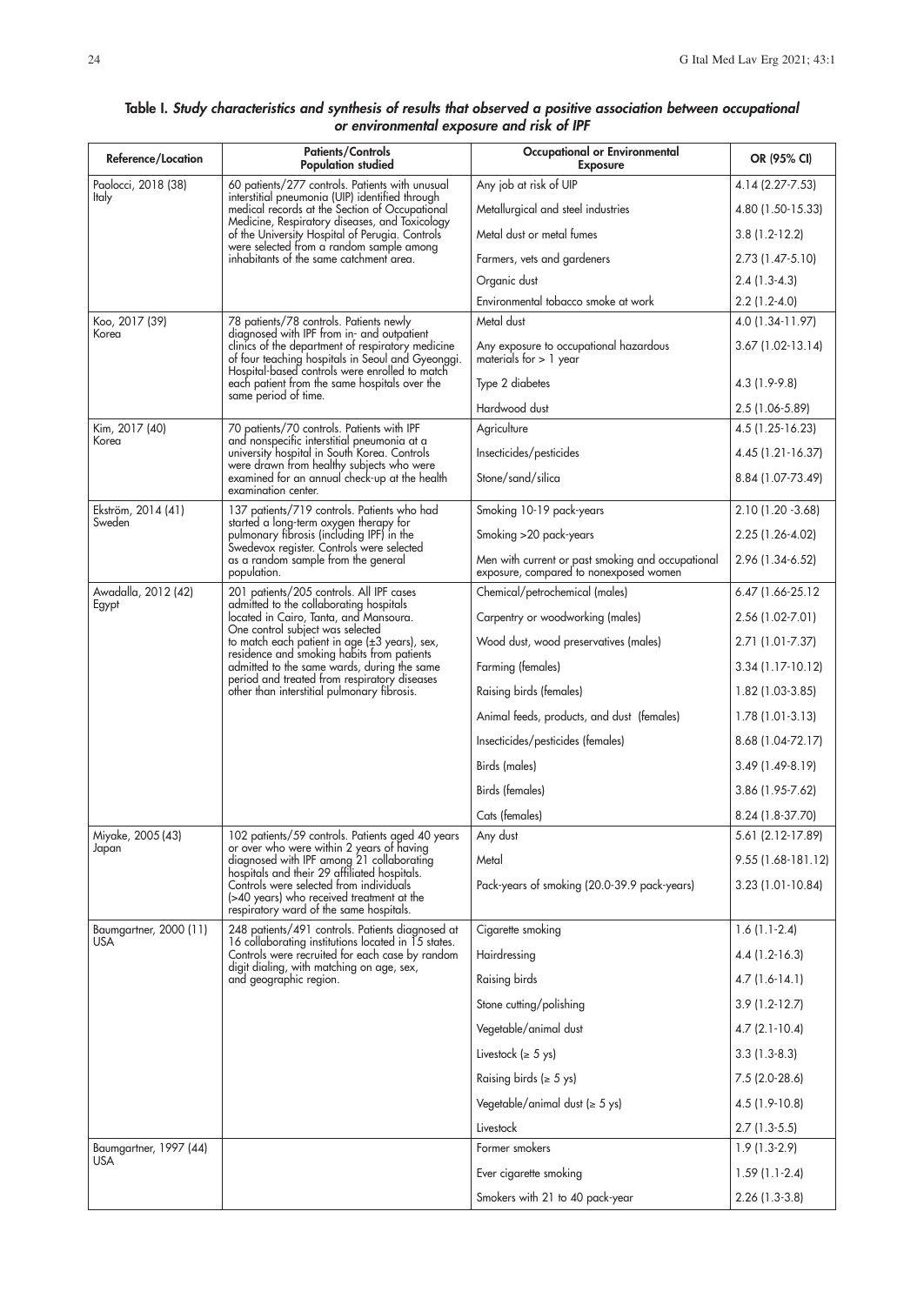smoking and with occupational and environmental exposures in another analysis. The diagnosis of IPF was based on clinical history and, when available, on one or more of four types of information (open lung biopsy, transbronchial biopsy, bronchoalveolar lavage, and CT scan). A history of smoking at least once was associated with an increased risk of IPF. The risk was significantly elevated for former smokers, those who smoked cigarettes at least once and consumption from 21 to 40 pack-years but not for more than 40 pack-years. For smokers, the risk of developing IPF with smoking was higher for men and older participants  $(\geq 64$  years of age) (44). Occupational history included all jobs of more than 6 months duration. After adjustment for age and smoking, occupational factors associated with increased risk of IPF were livestock, hairdressing, raising birds, stone cutting or polishing and exposure to vegetable dust/animal dust. No association was observed between the risk of IPF and occupational exposure to asbestos, fiberglass, insecticides, pesticides, solvents and talc; likewise, no association was observed with the following job activities: building, demolition, carpentry, woodworking, chemistry, petrochemistry, farming, insulation work, jewelry making, mining, painting and printing (45).

## **Risk of Bias**

The risk of bias assessment is summarized in Table II. Methods of selection of subjects, controlling for confounders, exposure and outcome assessments differed significantly among the studies. Patients were drawn from major referral centers, possibly resulting in a sample of more severely affected cases. Some studies performed adjustments for age, gender, region (39, 42, 43), others for smoking  $(11, 38, 40, 42)$ , but only two for clinical risk factors (38, 40). The family history of pulmonary fibrosis was assessed in only one study (38). Exposure was not assessed under the same method and time frame, and the dose-response relationship was not always assessed. Detection bias might arise due to the changes in definition, diagnostic criteria, and classification of idiopathic interstitial pneumonia. Updates were also performed during the conduction of the selected studies (2000, 2002, 2011 and 2018), and no study was included after the 2018 guidelines were issued. None of the articles reported a priori the study protocol, which might be a source of bias according to OHAT.

## **Discussion**

This review qualitatively describes the results of eight systematically selected studies that evaluated the association between occupational and environmental exposures and the risk of IPF.

Regarding environmental exposure, most studies found a correlation between smoking and an increased risk of IPF. However, two studies did not observe a clear dose-response relationship for duration and pack-year consumption: there was an association for 20-39 packyears but not for more than 40 pack-years consumption (37, 43). Smoking increased the risk of IPF when associated with different occupational exposures (37, 38). Domestic or occupational exposure to birds was associated with an increased risk of IPF in two studies (11, 42). An increased risk of IPF was observed with domestic exposure to cats but not to dogs and mold (42, 43). Exposure to organic material was associated with IPF risk in three studies (11, 38, 42). The interaction between exposure to

| Author, year<br>(Reference)                         |                              | Selectio<br>n Bias | Confoundin<br>g Bias | Attrition or<br><b>Exclusion</b><br><b>Bias</b> | <b>Detection Bias</b>               |                              | <b>Selective</b>  | Other                     |
|-----------------------------------------------------|------------------------------|--------------------|----------------------|-------------------------------------------------|-------------------------------------|------------------------------|-------------------|---------------------------|
|                                                     |                              |                    |                      |                                                 | <b>Exposure</b><br>Characterization | Outcome<br><b>Assessment</b> | Reporting<br>Bias | <b>Sources</b><br>of Bias |
| Paolocci, 2018 (38)                                 |                              | $\ddot{}$          |                      | $\ddot{}$                                       | $\ddot{}$                           | $+ +$                        | $\ddot{}$         | ۰                         |
| Koo, 2017 (39)                                      |                              | $\blacksquare$     | $+$                  | $+$                                             | $+$                                 | $^{++}$                      | $+$               | --                        |
| Kim, 2017 (40)                                      |                              | $\ddot{}$          | $+$                  | $+$                                             | $+$                                 | $+$                          | $+$               | --                        |
| Ekström, 2014 (41)                                  |                              | ٠                  |                      | $\ddot{}$                                       | $+$                                 | $\frac{1}{2}$                | $+$               | ۰                         |
| Awadalla, 2012 (42)                                 |                              | $\blacksquare$     | $+$                  | $+$                                             | $\frac{1}{2}$                       | $^{++}$                      | $+$               | --                        |
| Miyake, 2005 (43)                                   |                              | $\frac{1}{2}$      | $+$                  | $\ddot{}$                                       | $+$                                 | $^{++}$                      | $+$               |                           |
| Baumgartner, 2000 (45)                              |                              | ٠                  | $\ddot{}$            | $\ddot{}$                                       | $+$                                 | $\ddot{}$                    | $\ddot{}$         | $\ddot{}$                 |
| Baumgartner, 1997 (44)                              |                              |                    | $\ddot{}$            | $\ddot{}$                                       | $+$                                 | $+$                          | $+$               |                           |
| Risk of bias response options for individual itens: |                              |                    |                      |                                                 |                                     |                              |                   |                           |
| $++$                                                | Definitely low risk of bias  |                    |                      |                                                 |                                     |                              |                   |                           |
| $\ddot{}$                                           | Probably low risk of bias    |                    |                      |                                                 |                                     |                              |                   |                           |
| $\overline{\phantom{a}}$                            | Probably high risk of bias   |                    |                      |                                                 |                                     |                              |                   |                           |
| --                                                  | Definitely high risk of bias |                    |                      |                                                 |                                     |                              |                   |                           |
| n/a                                                 | Not applicable               |                    |                      |                                                 |                                     |                              |                   |                           |

**Table II.** *Risk of bias of the included studies in Environmental and occupational exposures and risk of idiopathic pulmonary fibrosis: A systematic review, according to OHAT*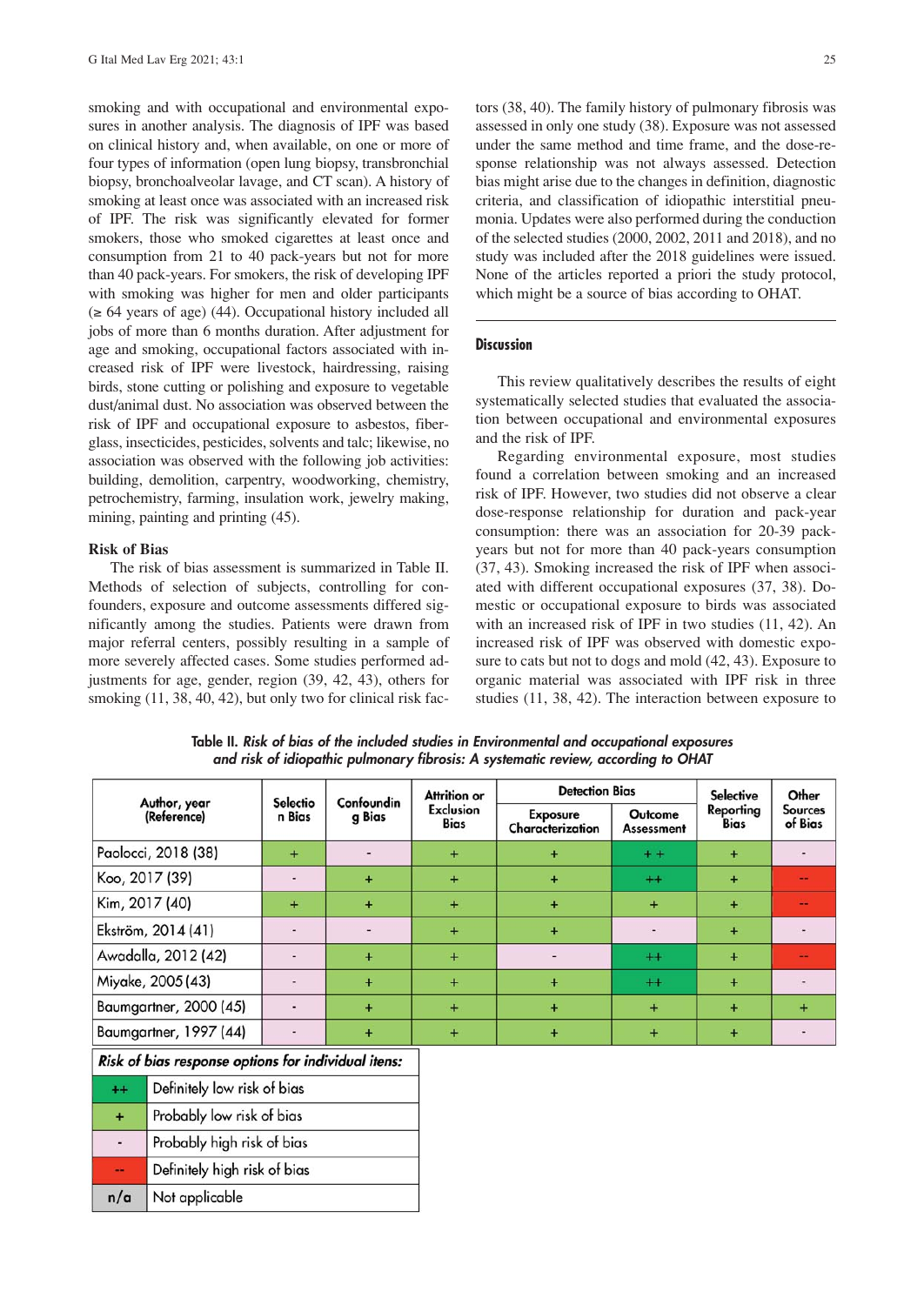insecticides, pesticides, and agriculture was also shown to increase the risk of IPF (38, 40, 42). Livestock was associated with a higher risk for exposure for more than 5 years (11). Studies found different results regarding the association between IPF and metal dust (11, 38, 39, 41-43, 46). Metallurgical and steel industry occupations were associated with IPF risk (38). Men exposed to carpentry or woodworking hazards, such as wood dust or wood preservatives, were also associated with an IPF risk (42), but exposure to wood dust or woodworking was not associated in other studies (11, 38-40, 43). A meta-analysis presented as an abstract assessed the association between dust and IPF risk, including 32 risk estimates from 12 publications, totaling 1949 cases. An increased risk of IPF was associated with any dust exposure and individually with metal, wood and agricultural dust exposure (47). No study that evaluated the association between air pollution and the risk of IPF met the eligibility criteria for this review.

Comparability of the results among the studies was difficult due to different exposures and their assessments. Furthermore, the eight studies included in the final review were performed in six different countries, with significant exposure differences, because of economic, geographical, and cultural factors. Limitations were also derived from studies with case-control designs, which were subject to considerable bias. Patients were drawn from major referral centers, possibly resulting in a sample of more severely affected patients. Some articles included healthy controls (11, 37, 38, 40, 41), while others included hospitalized subjects (39, 42, 43). Only one study performed lung imaging from healthy control subjects to exclude interstitial disease (46). Most studies excluded subjects with possible occupational lung diseases (asbestosis and silicosis), lung irradiation, and current or previous use of medications known to cause lung fibrosis (11, 37, 38, 40, 43). However, others included exposure to asbestos in the assessment (11, 39, 43). End-stage chronic hypersensitivity pneumonitis (HP) may mimic IPF in patients exposed to birds (48). In addition, metalworking can also be associated with hypersensitivity pneumonitis due to the inhalation of bioaerosols with bacterial endotoxins present in fluids and emulsions (49, 50). Only Baumgartner and cols. performed serologic tests in subjects exposed to agents associated with HP to reduce the risk of misdiagnosis with IPF (44, 45). Most of the studies assessed exposure through self-reported questionnaires, which could be susceptible to recall bias. Different methods to assess exposure duration and intensity were used in each study, making it difficult to accurately compare them. Subjects might be exposed to more than one occupational or environmental factor. Studies that directly measured exposure in subjects (in blood, plasma, urine) were likely to have less measurement error and less risk of bias for exposure than studies relying on indirect measures.

The diagnosis of IPF remains a challenge due to the lack of pathognomonic findings. Bias may arise due to changes in definition, diagnostic criteria, and classification of idiopathic interstitial pneumonia. Potential gene and protein markers to discriminate IPF from other interstitial lung diseases have been identified (51). In the future, gene expression signatures may be helpful to diagnose IPF properly in dubious cases, and a better understanding of the underlying pathogenic mechanisms may also suggest new ways to improve treatments of the disease.

## **Conclusion**

This systematic review revealed a positive association between environmental exposures (smoking, exposure to birds, cats) and occupational exposures to metal, wood and organic dusts and the risk of IPF. As IPF is an orphan disease, only through well-designed, multicentric prospective studies would it be feasible to properly assess this association. Further investigations should integrate genetic susceptibility analysis (through gene-environment interactions) and the dose-response relationship with direct measures of the exposure and adjust for possible confounders (age, smoking, gender, and geographic region).

**Funding** not applicable.

**Compliance with ethical standards.**

**Conflict of interest** Authors declare they have no conflicts of interest.

IPF new\Supplemental Material 3rd July.docx

#### **References**

- 1) Raghu G, Remy-Jardin M, Myers JL, Richeldi L, Ryerson CJ, Lederer DJ, et al. Diagnosis of idiopathic pulmonary fibrosis An Official ATS/ERS/JRS/ALAT Clinical practice guideline. American Journal of Respiratory and Critical Care Medicine. 2018; 198(5): e44-e68.
- 2) Lederer DJ, Martinez FJ. Idiopathic Pulmonary Fibrosis. N Engl J Med 2018; 378(19): 1811-23.
- 3) Strongman H, Kausar I, Maher TM. Incidence, Prevalence, and Survival of Patients with Idiopathic Pulmonary Fibrosis in the UK. Adv Ther 2018; 35(5): 724-36.
- 4) Meltzer EB, Noble PW. Idiopathic pulmonary fibrosis. Orphanet Journal of Rare Diseases 2008; 3(1): 8.
- 5) Raghu G, Collard HR, Egan JJ, Martinez FJ, Behr J, Brown KK, et al. An official ATS/ERS/JRS/ALAT statement: idiopathic pulmonary fibrosis: evidence-based guidelines for diagnosis and management. Am J Respir Crit Care Med 2011; 183(6): 788-824.
- 6) American Thoracic Society/European Respiratory Society International Multidisciplinary Consensus Classification of the Idiopathic Interstitial Pneumonias. This joint statement of the American Thoracic Society (ATS), and the European Respiratory Society (ERS) was adopted by the ATS board of directors, June 2001 and by the ERS Executive Committee, June 2001. Am J Respir Crit Care Med 2002; 165(2): 277-304.
- 7) Lopez-Ramirez C, Suarez Valdivia L, Rodriguez Portal JA. Causes of Pulmonary Fibrosis in the Elderly. Med Sci (Basel). 2018; 6(3).
- 8) Kumar A, Cherian SV, Vassallo R, Yi ES, Ryu JH. Current Concepts in Pathogenesis, Diagnosis, and Management of Smoking-Related Interstitial Lung Diseases. Chest 2018; 154(2): 394-408.
- 9) Allen RJ, Porte J, Braybrooke R, Flores C, Fingerlin TE, Oldham JM, et al. Genetic variants associated with susceptibility to idiopathic pulmonary fibrosis in people of European ancestry: a genome-wide association study. Lancet Respir Med 2017; 5(11): 869-80.
- 10) King TE, Jr. Smoking and subclinical interstitial lung disease. N Engl J Med 2011; 364(10): 968-70.
- 11) Baumgartner KB, Samet JM, Coultas DB, Stidley CA, Hunt WC, Colby TV, et al. Occupational and environmental risk factors for idiopathic pulmonary fibrosis: a multicenter case-control study. Collaborating Centers. Am J Epidemiol 2000; 152(4): 307-15.